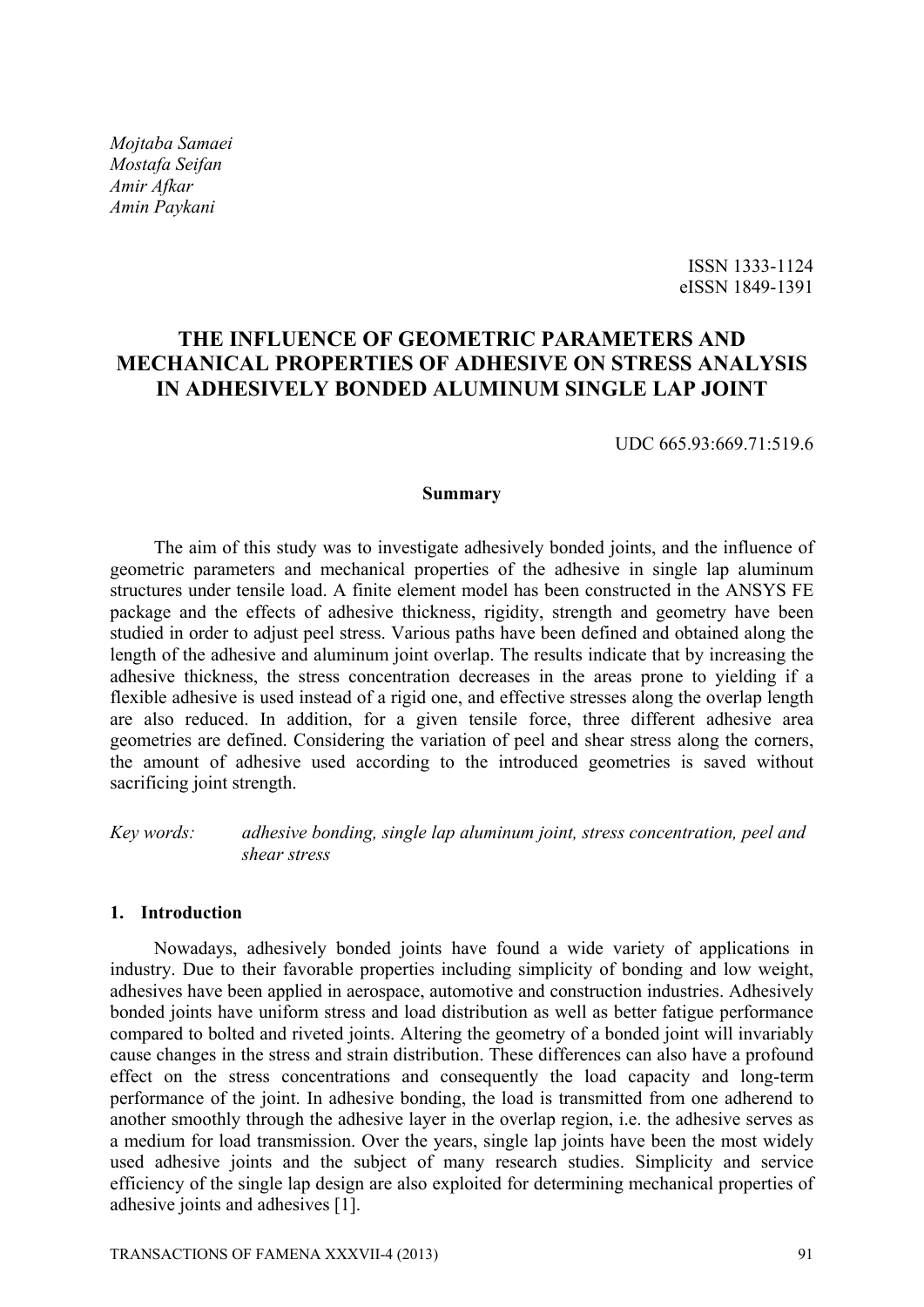A number of theoretical, numerical and experimental studies have been carried out in this field. Preminilary analyses such as the ones performed by Volkerson [2] and Goland and Reissner [3] had unrealistic simplifications. A large number of Finite Element (FE) models have been used for analysis of single lap joints. One of the first FE models was introduced by Wooley and Carver [4]. They used a 2-D model and plane stress case for elements. Khalili [5] conducted a 3-D modelling of composite materials with elastic linear behavior. Reis et al. [6- 7] investigated the effect of aluminum stiffness on shear strength of these joints and found that by increasing aluminum stiffness, the rotation angle of joint under the load is reduced and it would result in better distribution of stresses within adhesive layers. Castagnetti [8] expanded the FE techniques for stress analysis. Sheppard [9] introduced a damaged area for the analysis of yielded elements within the adhesive layer. Lucić et al. [10] conducted a study to find an optimum overlap length ensuring the settled bearing performance of the adhesive bonded joint. Solmaz and Turgut [11] experimentally and numerically examined the failures and strengths of joints bonded by a Neoxil CE92 N8 adhesive at different overlap lengths and different taper angles. He [12] reviewed recent work relating to the finite element analysis of adhesively bonded joints, in terms of static loading analysis, environmental behaviours, fatigue loading analysis and dynamic characteristics of adhesively bonded joints. He concluded that the finite element analysis of adhesively bonded joints will help future applications of adhesive bonding by allowing system parameters to be selected to give as large a process window as possible for successful joint manufacture. This will allow many different designs to be simulated in order to perform a selection of different designs before testing, which would currently take too long to perform or be prohibitively expensive in practice. Ozer and Oz [13] investigated the bi-adhesively bonded double lap joint by using three dimensional finite element methods. They concluded that the stress component decreases in hybrid adhesive joints compared with those in which single adhesives were used over the full length of the bond line and also stress components can be optimized by using an appropriate bond-length ratio. Xu and Wei [14] studied the strength and interface failure mechanism of adhesively bonded single lap joints subjected to tensile loading, focusing on the effects of various system parameters including the fracture energy of the adhesive layer, the overlap length and adhesive layer thickness on the load bearing capability of joints. They showed that the overlap length and the adhesive fracture energy have combined influences on the load-bearing capability. On the other hand, a preliminary damage analysis of the adhesive layer was carried out, considering the situations when loads reach peak values.

In this paper, a 2-D model of a single-lap aluminum joint is presented and the effects of different thicknesses of the adhesive layer, various geometric models of this layer, distribution of stresses in the center of the adhesive layer, the aluminum-adhesive interface and Young's modulus of the adhesive on the stress distribution along specified paths are investigated.

## **2. Volkerson's and Goland and Reissner's analytical models**

Classical studies on adhesively bonded joints were first carried out by Volkerson and by Goland and Reissner. Volkerson's assumption was based on the deformation of the adhesive and aluminum only due to shear and tensile loads, respectively. Maximum stresses occur in the initial and final overlap points and therefore, yield begins at these points. Goland and Reissner took the effect of the bending moment in bonded joints into account and analyzed stresses in the center of the adhesive layer by testing Volkerson's sample model (Fig. 1) [15]. The defects of the classical studies are: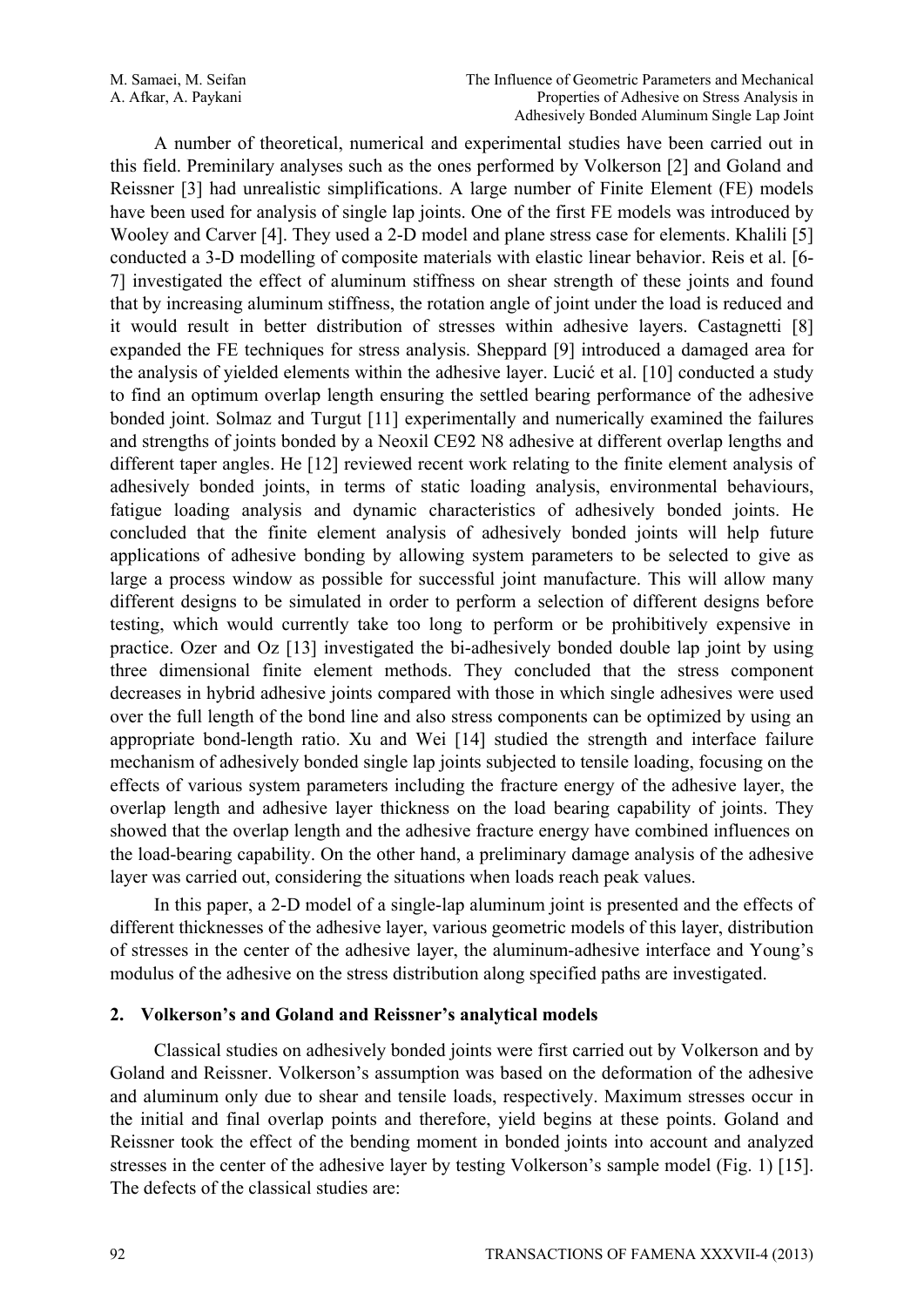The Influence of Geometric Parameters and Mechanical Manuson M. Samaei, M. Seifan Properties of Adhesive on Stress Analysis in A. Afkar, A. Paykani Adhesively Bonded Aluminum Single Lap Joint

- The stress variation along the adhesive length was ignored, especially at the interface between adhesive and other material.
- Maximum shear stress occurs at overlapping corners, but we should greatly reduce it at the corners. This significant reduction can be seen in Fig. 2.
- Aluminum was considered as a thin beam and the effect of shear and peel deformations along the thickness was ignored.

1.62 mm  
\n
$$
\star
$$
\n1.62 mm  
\nb = 25.4 mm  
\n $k^2$   
\n $\frac{V}{2.7 \text{ mm}}$   
\n $E_1 = E_2 = 70 \text{ GPa}$   
\n $v_1 = v_2 = 0.3$   
\n $v_a = 0.4$   
\n $v_a = 0.4$ 



Fig. 1 The sample case of Goland and Reissner [15]

**Fig. 2** Stress distribution along the overlapping length of the Goland and Reissner sample case; a) shear stress, b) peel stress

## **3. Finite element modelling**

Single lap aluminum joint consisting of two plates made of aluminum 7075-T6 of equal thickness of 5 mm and, epoxy adhesives (flexible and rigid), 0.2, 0.3 and 0.4 mm thick, are modelled in ANSYS. Mechanical properties of the used adhesives are shown in Table 1 [16]. The overlap length in all models was 50 mm and constant. Fig. 3 illustrates dimensions of the plates and the geometry of the single lap joint model.

**Table 1** Mechanical properties of Aluminum7075-T6 and Adhesive Neoxil CE92 N8 [16]

| N0. | Materials | Mechanical properties                                        |
|-----|-----------|--------------------------------------------------------------|
|     | Aluminium | $E = 71.5$ GPa, $v = 0.33$                                   |
|     | Adhesive  | $E_1 = 2.50$ GPa, $v = 0.25$<br>$E_2$ = 4.82 GPa, $v = 0.25$ |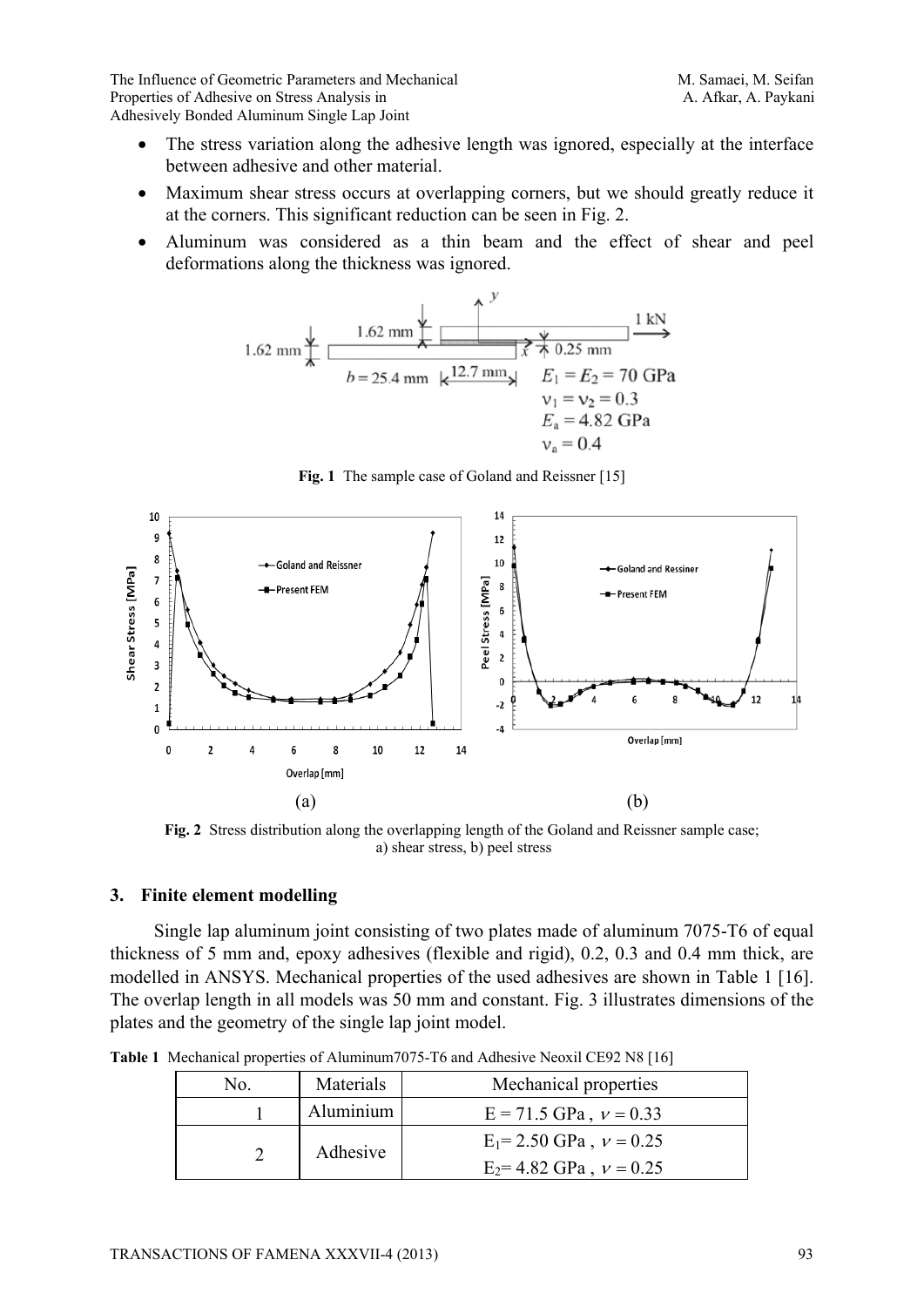M. Samaei, M. Seifan The Influence of Geometric Parameters and Mechanical A. Afkar, A. Paykani Properties of Adhesive on Stress Analysis in Adhesively Bonded Aluminum Single Lap Joint



Fig. 3 The single lap joint model [16]

Regarding the stress concentration on the sides of the adhesive areas and the possibility of yielding and for the purpose of achieving higher accuracy of the analysis and the free boundary conditions, the mesh of the overlapping area was considered finer compared to other parts (Fig. 4). PLANE 82 element was used for the meshing of aluminum and adhesive and they are considered to have elastic behavior. The upper edge ending was fixed in all directions and the lower edge was under constant tensile load in all models.



**Fig. 4** FE model of adhesive joint under tensile load

#### **4. Results and discussion**

#### 4.1 Validation

In the analysis of adhesives used in mechanical joints, the shear and peel stresses have a significant role. For the validation of the FE solution of the adhesive joints, the obtained results for shear and peel stresses are compared with those of the Goland and Reissner sample case (Fig. 1). As can be seen in Fig. 2, there is a good agreement between them.

## 4.2 Effects of adhesive thickness on stress distribution

Fig. 5 shows the effect of adhesive thickness on the distribution of shear, peel, longitudinal and Von Mises stress in the center of the adhesive layer developed by the FE model. It is obvious that by increasing the adhesive thickness, stresses decrease and the effects of shear and peel stresses are more significant along the loading direction and in the center of the adhesive layer compared to the longitudinal stress. As evident from Fig. 5 the maximum difference between the stresses occurs at the edge of the overlapping area which can lead to a sharp increase in the stress concentration in these areas. These results are consistent with the ones achieved by Kawashita et al [17].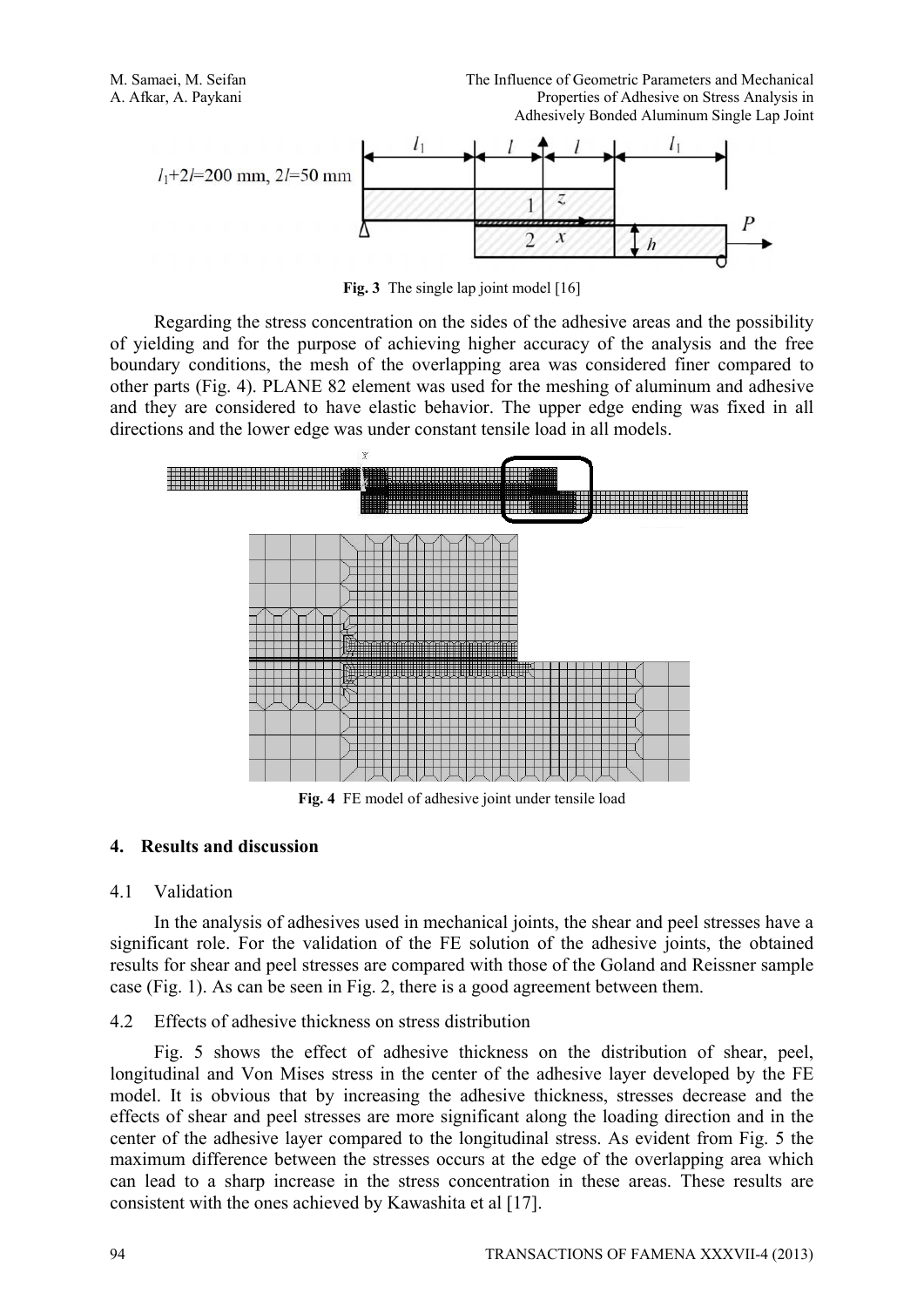The Influence of Geometric Parameters and Mechanical Manuson M. Samaei, M. Seifan Properties of Adhesive on Stress Analysis in A. Afkar, A. Paykani Adhesively Bonded Aluminum Single Lap Joint



**Fig. 5** Effect of adhesive thickness on: a) shear stress, b) peel stress; c) longitudinal stress, d) Von Mises stress

#### 4.3 Checking gap existence within the adhesive layer

By observing the stress distribution within the adhesive layer and the existence of the minimal stress distribution in the central areas and the concentration of a large part of created stresses within the adhesive layer in the overlap edges, it is possible to remove a part of the adhesive used in low-stress areas. For this purpose, three arrangements for the boundary layer are created according to Fig. 6, as the normal case is the case without a gap. The second case (H1) is the case in which a half of the used adhesive is removed form the edges close to the loading and in the third case (H2) the length of the adhesion area is divided into two parts (12.5 mm) and each part is placed at the edges of overlapping. The influences of the adhesive layer arrangement in the center of the adhesive layer and the aluminum-adhesive interface on the distribution of shear, peel, longitudinal and Von Mises stresses are shown in Figs. 7 and 8, respectively.



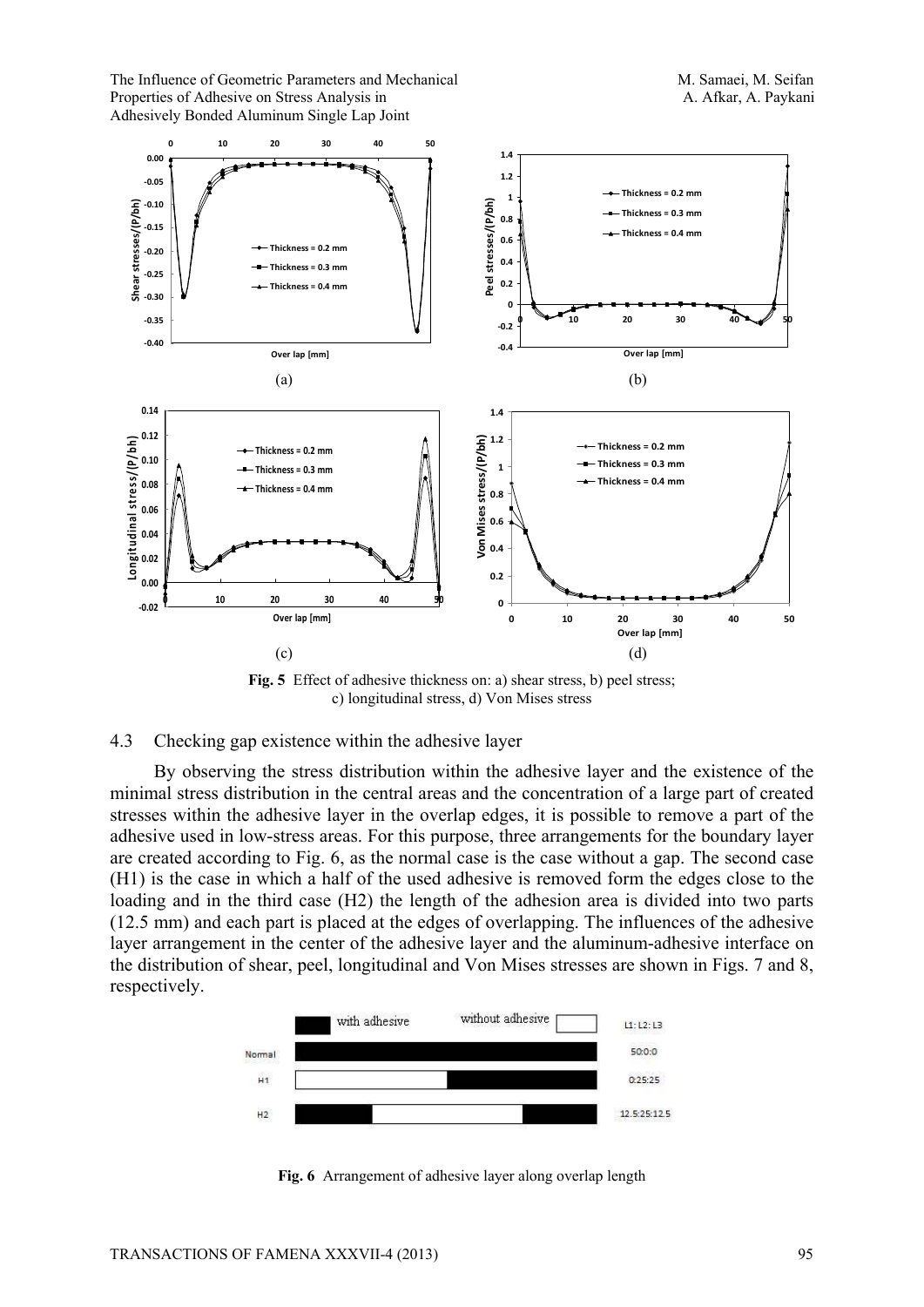



**Fig. 7** Normalized stress distribution for different adhesive layer arrangements in the center of adhesive: a) shear stress, b) peel stress; c) longitudinal stress, d) Von Mises stress



**Fig. 8** Normalized stress distribution for different adhesive layer arrangements at the aluminum-adhesive interface: a) shear stress, b) peel stress; c) longitudinal stress, d) Von Mises stress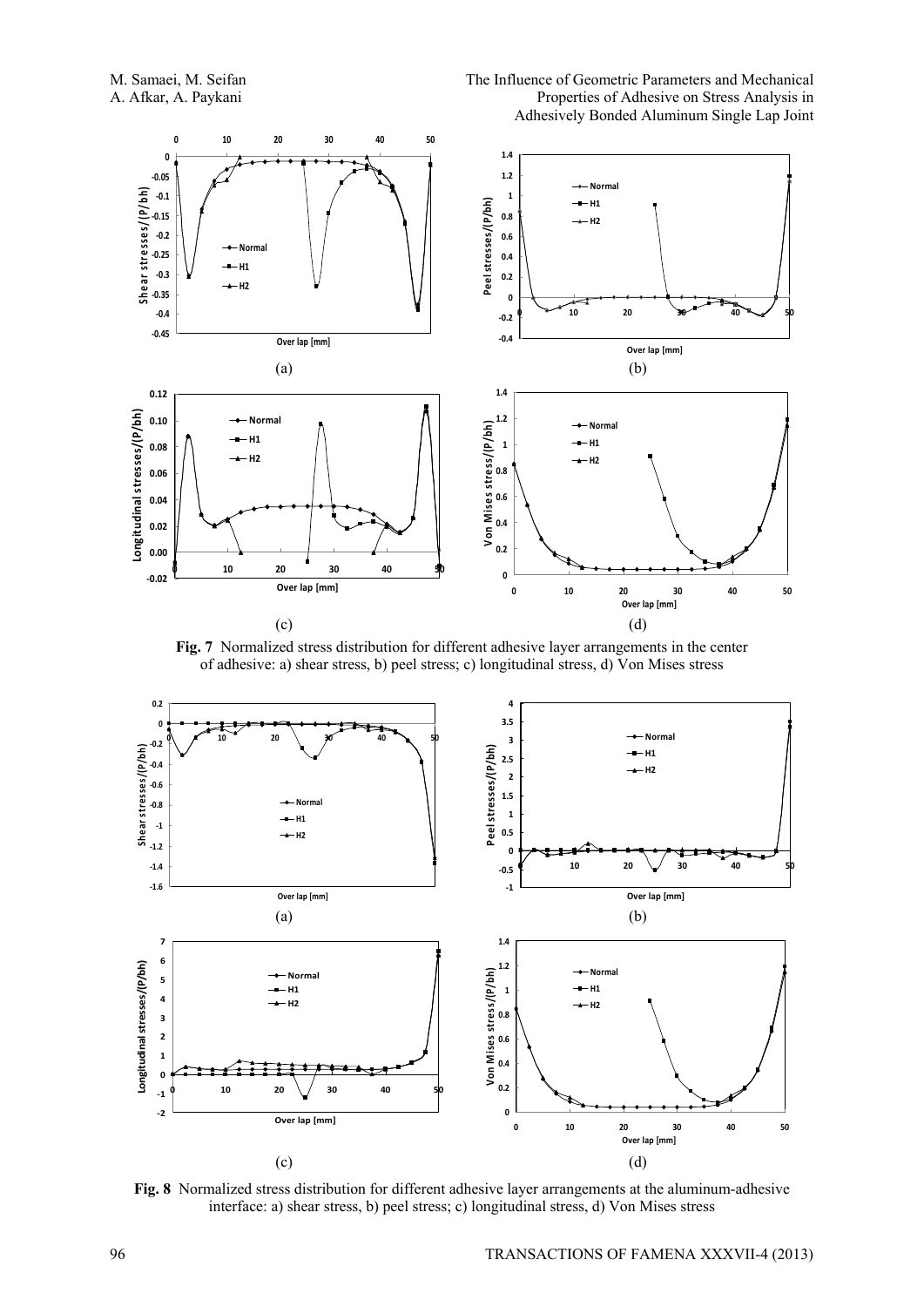The Influence of Geometric Parameters and Mechanical Manuson M. Samaei, M. Seifan Properties of Adhesive on Stress Analysis in A. Afkar, A. Paykani Adhesively Bonded Aluminum Single Lap Joint

As can be seen in Figs. 7 and 8, despite the amount of the used adhesive, stress levels along the overlap length vary slightly and it is a very interesting result. In the case of no gap, the overlap edges have minimum stress concentration in sensitive areas. Maximum stress concentration occurs in the "H1" case. In the "H2" case, the amount of stress concentration is between the previous concentrations. Consequently, to save on the amount of the used adhesive, as well as to maintain the joint strength, the "H2" arrangement can be used according to the FE model.

To study the yielding of these joints, typically the adhesive yield patterns can be used for the prediction of the service life of joints [9]. In this area, especially in the overlapping corners due to joining of two nonhomogeneous materials, there will be a sudden increase in stress as shown in Fig. 8. The stress values on the left hand side corner of the overlapping area increase steeply indicating that most of the stresses resulted from the peel stress. Behavioural patterns of the stresses in this part are consistent with the patterns in Ref. [18].

#### 4.4 Effect of elasticity modulus on peel and shear stresses

Two types of adhesive are used to investigate the effect of the adhesive's modulus of elasticity on the distribution of shear and peel stresses along the overlap length. The adhesive properties are given in Table 1. Fig. 9 shows the distribution of shear and peel stresses. In the case of constant tensile load and the utilization of adhesive with a high modulus of elasticity, these stresses have higher values compared to the flexible adhesive in the overlap corners, and hence the stress concentration will be higher in these areas.



**Fig. 9** Effect of adhesive's modulus of elasticity on distribution of: a) shear stress, b) peel stress

## **5. Conclusions**

In this study, the effects of geometric parameters and mechanical properties of the adhesive in single lap aluminum structures under tensile load have been investigated. The finite element package ANSYS was used for modelling and analyzing the effects of adhesive thickness, type of adhesive, its geometry and modulus of elasticity on the shear and peel stresses along the overlap length. The obtained results show that by increasing the adhesive thickness, the effective stresses along the overlap length were reduced and by utilizing the flexible adhesive instead of the rigid one, stress concentration was reduced in areas prone to yielding. Moreover, taking into account the variation of peel and shear stress along the overlap corners, the amount of the adhesive used according to the introduced geometries was saved without sacrificing the joint strength.

## **REFERENCES**

- [1] H. Shiuh-Chuan. Stress analysis of adhesively-bonded lap joints, Composite structures 47, 1999, 673-678.
- [2] O. Volkersen. Die Niektraftverteilung in Zugbeanspruchten mit konstanten Laschenquerschritten. Luftfahrtforschung 15.1938; 41–47.